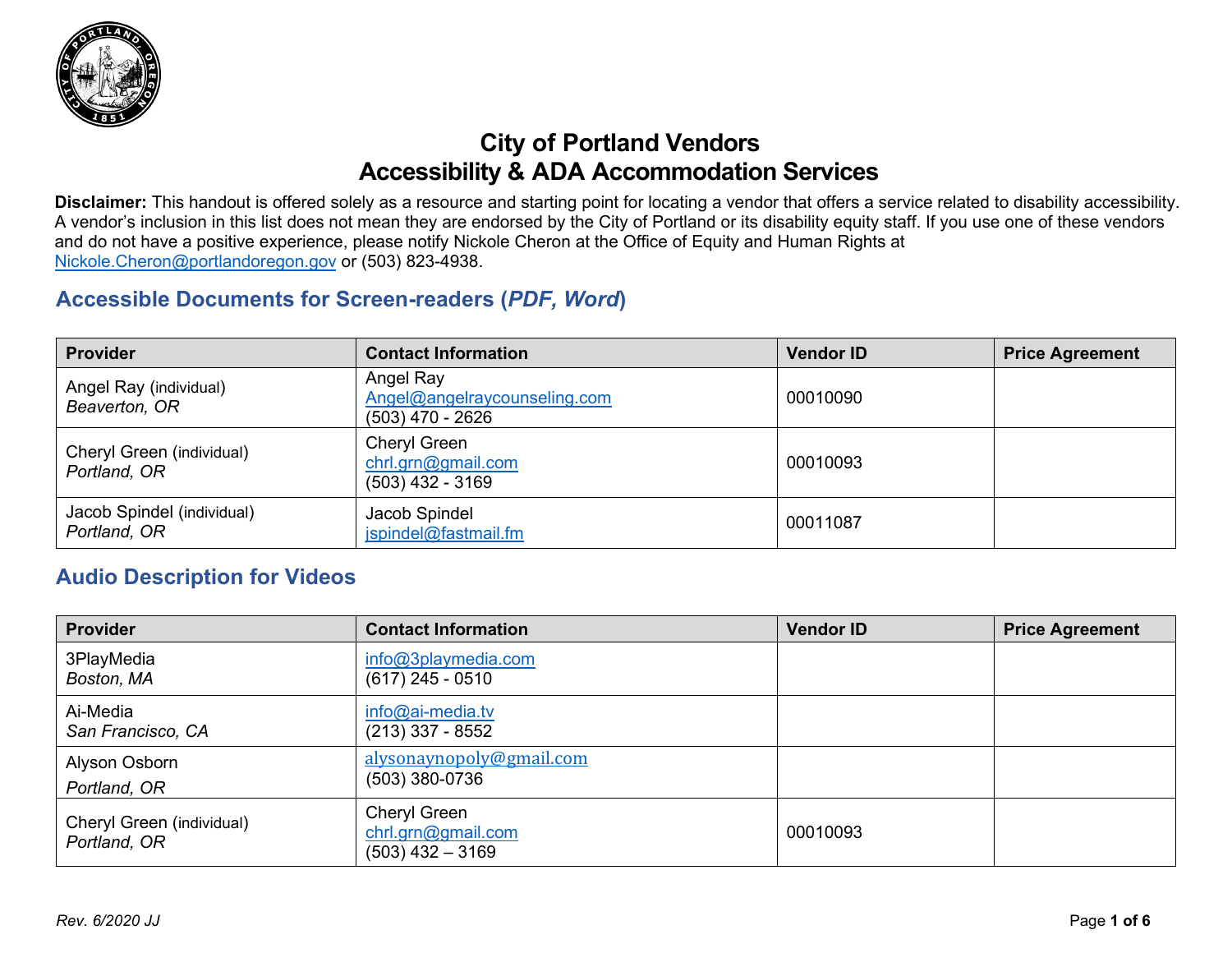

| Eye Describe<br>Portland, OR                                 | Victoria Morgan<br>eyedescribe@gmail.com<br>(503) 729 - 1040                          | M0552309 |  |
|--------------------------------------------------------------|---------------------------------------------------------------------------------------|----------|--|
| American Council of the Blind<br><b>Online Resource List</b> | Find more audio description service providers at:<br>http://acb.org/adp/services.html |          |  |

### **Audio Description for Live Events**

| Provider      | <b>Contact Information</b> | <b>Vendor ID</b> | <b>Price Agreement</b> |
|---------------|----------------------------|------------------|------------------------|
| Alyson Osborn | alysonaynopoly@gmail.com   |                  |                        |
| Portland, OR  | $(503)$ 380-0736           |                  |                        |

# **American Sign Language (ASL) Interpretation**

| <b>Type</b> | <b>Provider</b>                                  | <b>Contact Information</b>                                         | <b>Vendor ID</b> | <b>Price Agreement</b> |
|-------------|--------------------------------------------------|--------------------------------------------------------------------|------------------|------------------------|
| In-person   | Aaron Medlock (individual)<br>Vancouver, WA      | Aaron Medlock<br>medlockdude@gmail.com<br>(360) 910 - 4737         | M0516243         |                        |
| In-person   | <b>Access Services Northwest</b><br>Portland, OR | www.asnwonline.com<br>Scheduling@asnwonline.com<br>(503) 447-5000  |                  |                        |
| In-person   | Amanda Johnson (individual)<br>Vancouver, WA     | Amanda Johnson<br>$m$ andini12@gmail.com<br>(360) 513 - 0706       | M0504654         |                        |
| In-person   | <b>ASL Bridges</b><br>Portland, OR               | Andrea Nelson<br>andrea@aslbridges.com<br>$(503) 568 - 1192$       | M0516180         |                        |
| In-person   | <b>CODAs Plus</b><br>Vancouver, WA               | http://www.codasplus.com/<br>Codasplus@comcast.net<br>360-607-7810 |                  |                        |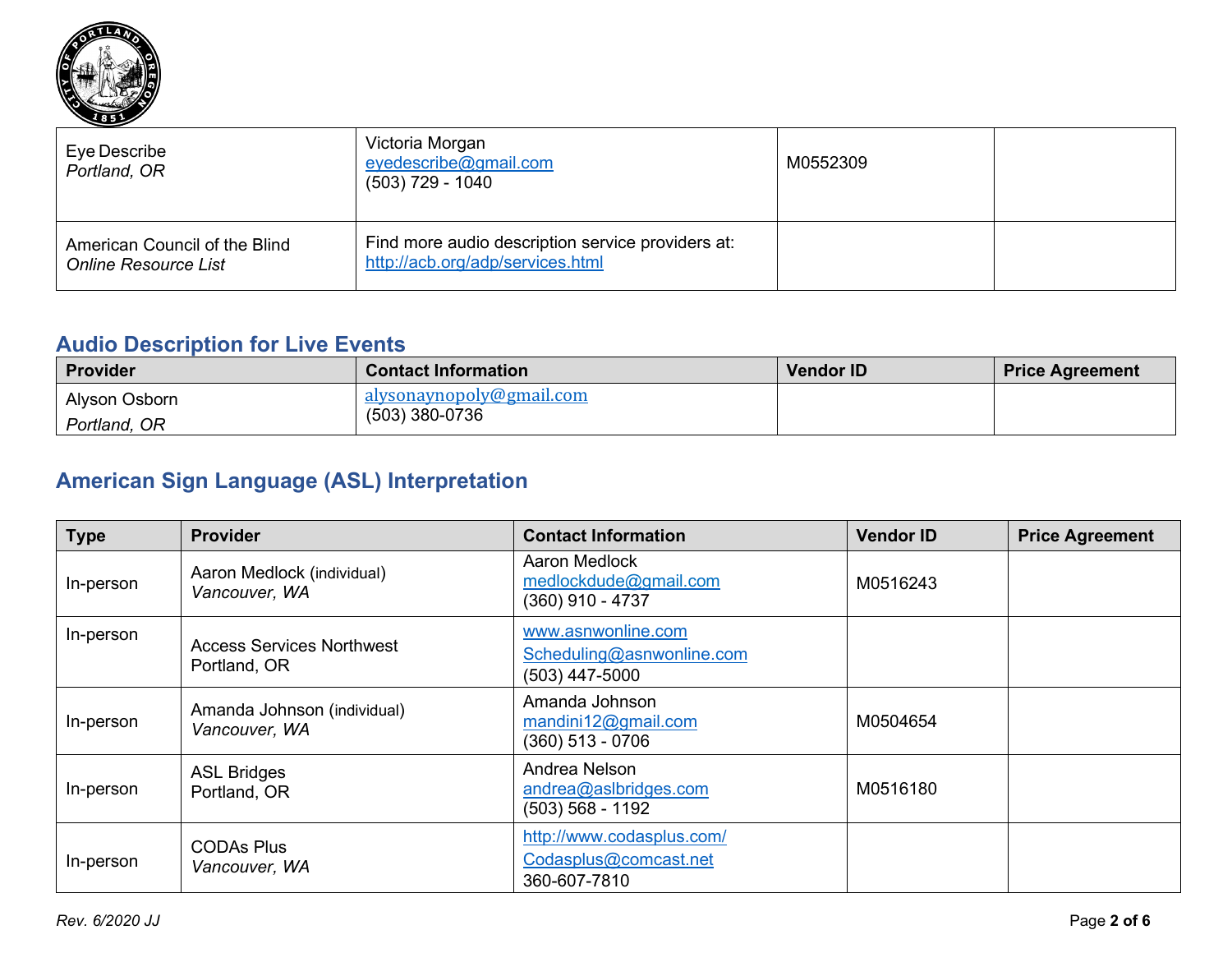

| In-person     | Jacqueline Birkes (individual)<br>Portland, OR      | Jacqueline Birkes<br>jacqueline.birkes@gmail.com<br>$(503)$ 704 - 0423          | M0514778 |          |
|---------------|-----------------------------------------------------|---------------------------------------------------------------------------------|----------|----------|
| In-person     | Language Fusion<br>Vancouver, WA                    | www.languagefusion.us<br>(888) 750-1112                                         |          |          |
| In-person     | <b>NWI Global</b><br>Vancouver, WA                  | www.nwiservices.com<br>(866)468-7769<br>(360) 566-0492                          |          |          |
| In-person     | Passport to Languages<br>Portland, OR               | Erik Lawson<br>erik@passporttolanguages.com<br>$(503)$ 297 - 2707               | M0304836 | 31000643 |
| In-person     | Signing Resources & Interpreters (SRI)              | www.signingresources.com<br>request@signingresources.com<br>877-512-2246        |          |          |
| In-person     | <b>Translation Solutions Corp.</b><br>Portland, OR  | Rosa Capdevielle<br>rosa@translationsolutions.org<br>$(503)$ 248 - 9915         | M0218981 | 31000649 |
| In-person     | Tri-county Sign Language Interpreters<br>Keizer, OR | <b>Christine Davis</b><br>tricountyinterpreting@yahoo.com<br>$(503)$ 931 - 3465 | M0508296 | 31000636 |
| Virtual (VRI) | LanguageLine Services, Inc.<br>Monterey, CA         | <b>Rick Cummings</b><br>rcummings@languageline.com<br>(888) 898 - 1471          | M0211796 | 31000635 |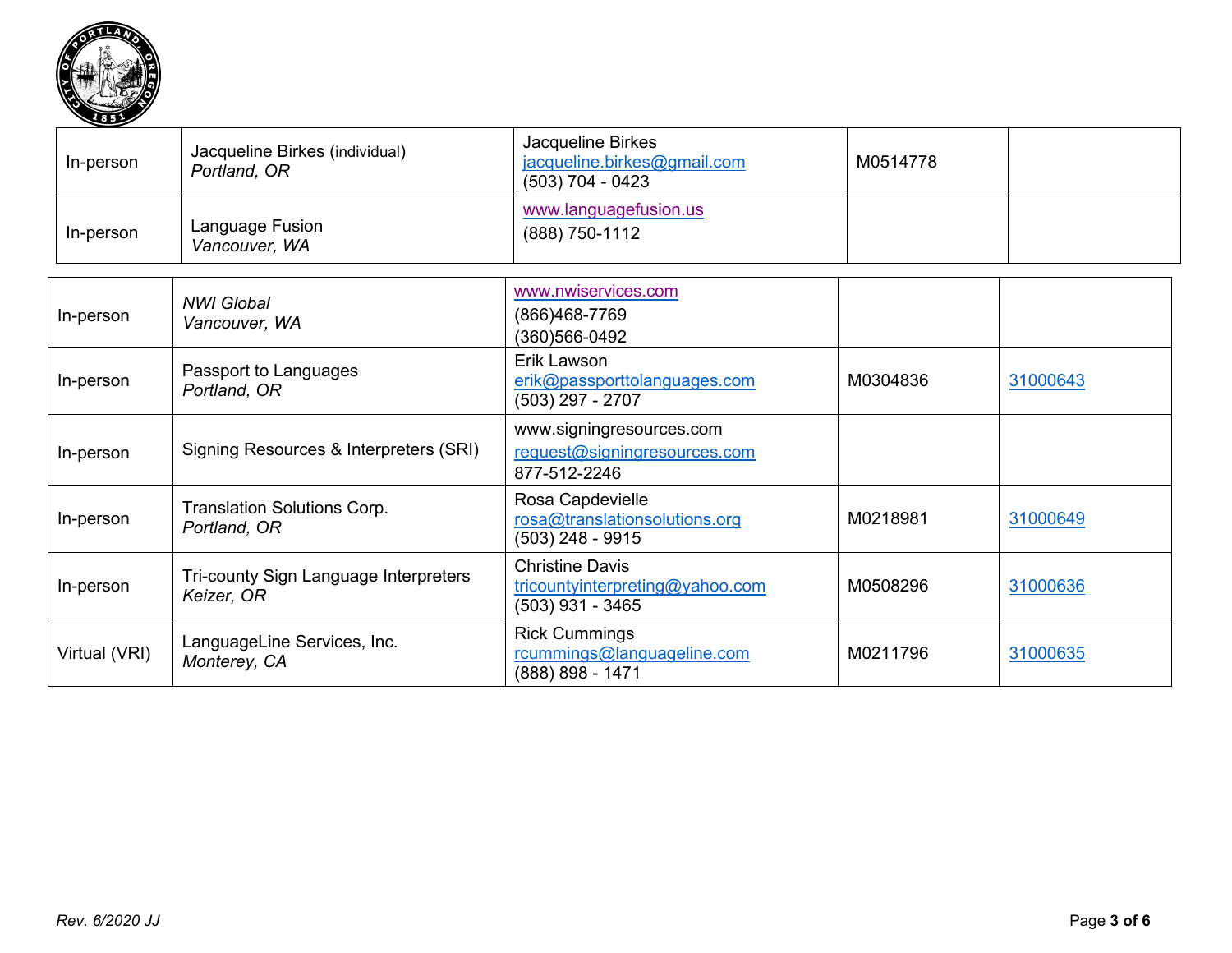

# **Captions for Events (CART)**

| <b>Provider</b>                          | <b>Contact Information</b>                                                     | <b>Vendor ID</b> | <b>Price Agreement</b> |
|------------------------------------------|--------------------------------------------------------------------------------|------------------|------------------------|
| Ai-Media<br>San Francisco, CA            | $info@ai-media.tv$<br>$(213)$ 337 - 8552                                       |                  |                        |
| <b>Archer Captioning</b><br>Portland, OR | Elizabeth Archer<br>Elizabeth@ArcherCaptioning.com<br>503.319.0122             |                  |                        |
| <b>LNS Captioning</b><br>Portland, OR    | <b>Carol Studenmund</b><br>cstudenmund@LNScaptioning.com<br>$(503)$ 299 - 6200 | M0205479         |                        |

# **Captions for Videos**

| <b>Provider</b>                           | <b>Contact Information</b>                                                     | <b>Vendor ID</b> | <b>Price Agreement</b> |
|-------------------------------------------|--------------------------------------------------------------------------------|------------------|------------------------|
| 3PlayMedia<br>Boston, MA                  | info@3playmedia.com<br>$(617)$ 245 - 0510                                      |                  |                        |
| Ai-Media<br>San Francisco, CA             | $info@ai$ -media.tv<br>$(213)$ 337 - 8552                                      |                  |                        |
| Cheryl Green (individual)<br>Portland, OR | <b>Cheryl Green</b><br>chrl.grn@gmail.com<br>$(503)$ 432 - 3169                | 00010093         |                        |
| <b>LNS Captioning</b><br>Portland, OR     | <b>Carol Studenmund</b><br>cstudenmund@LNScaptioning.com<br>$(503)$ 299 - 6200 | M0205479         |                        |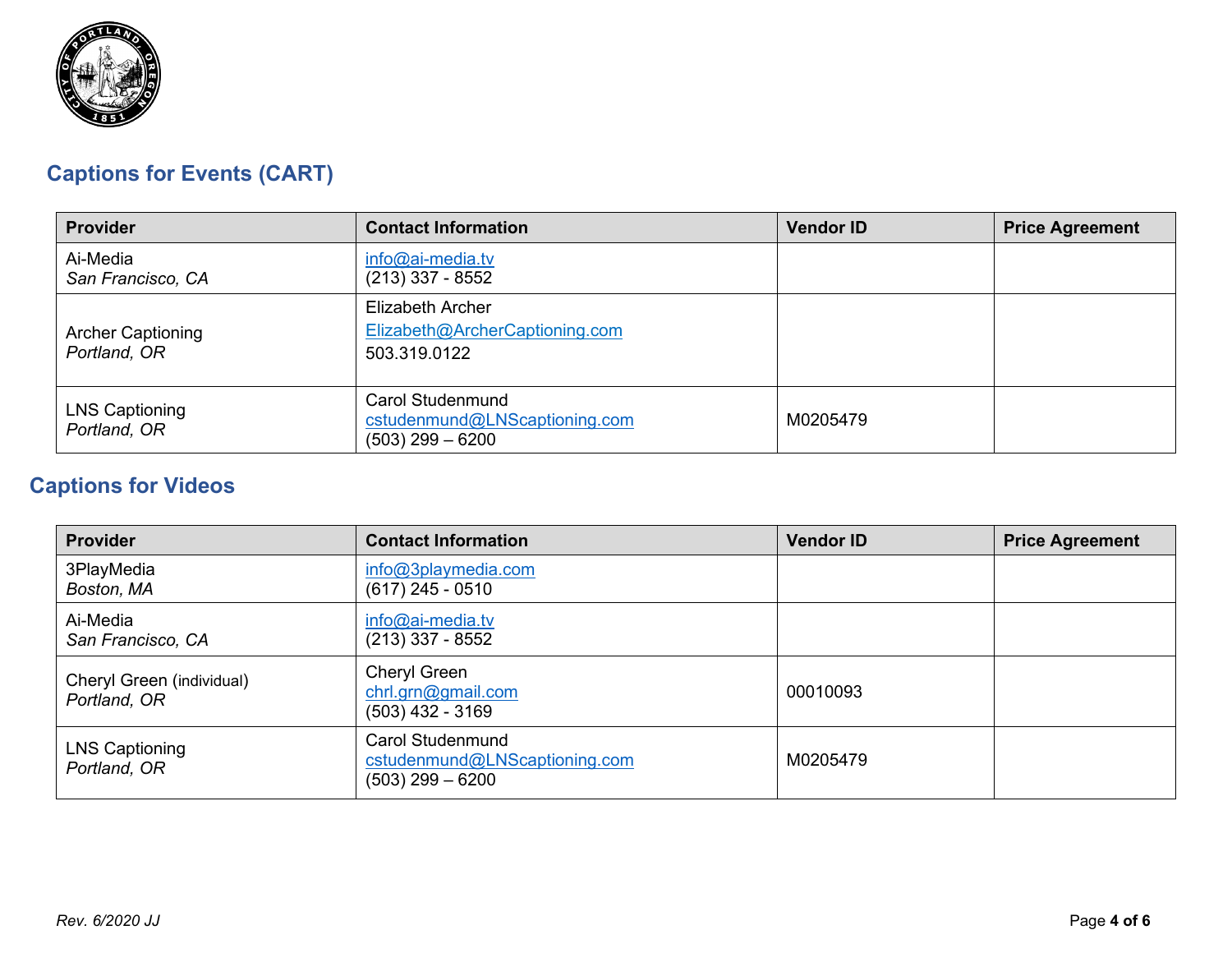

| <b>Provider</b>           | <b>Contact Information</b>               | <b>Vendor ID</b> | <b>Price Agreement</b> |
|---------------------------|------------------------------------------|------------------|------------------------|
| Signs Now<br>Portland, OR | help@SignsNowNW.c<br>om (503) 252 - 0650 |                  |                        |

# **Braille transcription**

| Provider                                               | <b>Contact Information</b>                                                                       | <b>Vendor ID</b> | <b>Price Agreement</b> |
|--------------------------------------------------------|--------------------------------------------------------------------------------------------------|------------------|------------------------|
| Braille Plus, Inc.<br>Salem, OR                        | Vera Randall<br>service@brailleplus.net<br>$(503)$ 391 $-$ 5335                                  | 00010711         |                        |
| Washington State School for the Blind<br>Vancouver, WA | Jennifer Fenton or Kandi Lukowski<br>wssb.wa.gov/departments/bac<br>360-947-3340 or 360-947-3344 |                  |                        |

### **Tactile Paving for Sidewalks**

| Provider                              | <b>Contact Information</b>                                             | <b>Vendor ID</b> | <b>Price Agreement</b> |
|---------------------------------------|------------------------------------------------------------------------|------------------|------------------------|
| ADA Solutions, Inc.<br>Chelmsford, MA | Morgan Johnston<br>morgrichjohnston111@gmail.com<br>$(800)$ 372 - 0519 | M0297554         |                        |

# **Transcripts for Videos, Podcasts**

| Provider                      | <b>Contact Information</b>                   | <b>Vendor ID</b> | <b>Price Agreement</b> |
|-------------------------------|----------------------------------------------|------------------|------------------------|
| 3PlayMedia<br>Boston, MA      | $info@3$ playmedia.com<br>$(617)$ 245 - 0510 |                  |                        |
| Ai-Media<br>San Francisco, CA | $info@ai$ -media.tv<br>$(213)$ 337 - 8552    |                  |                        |